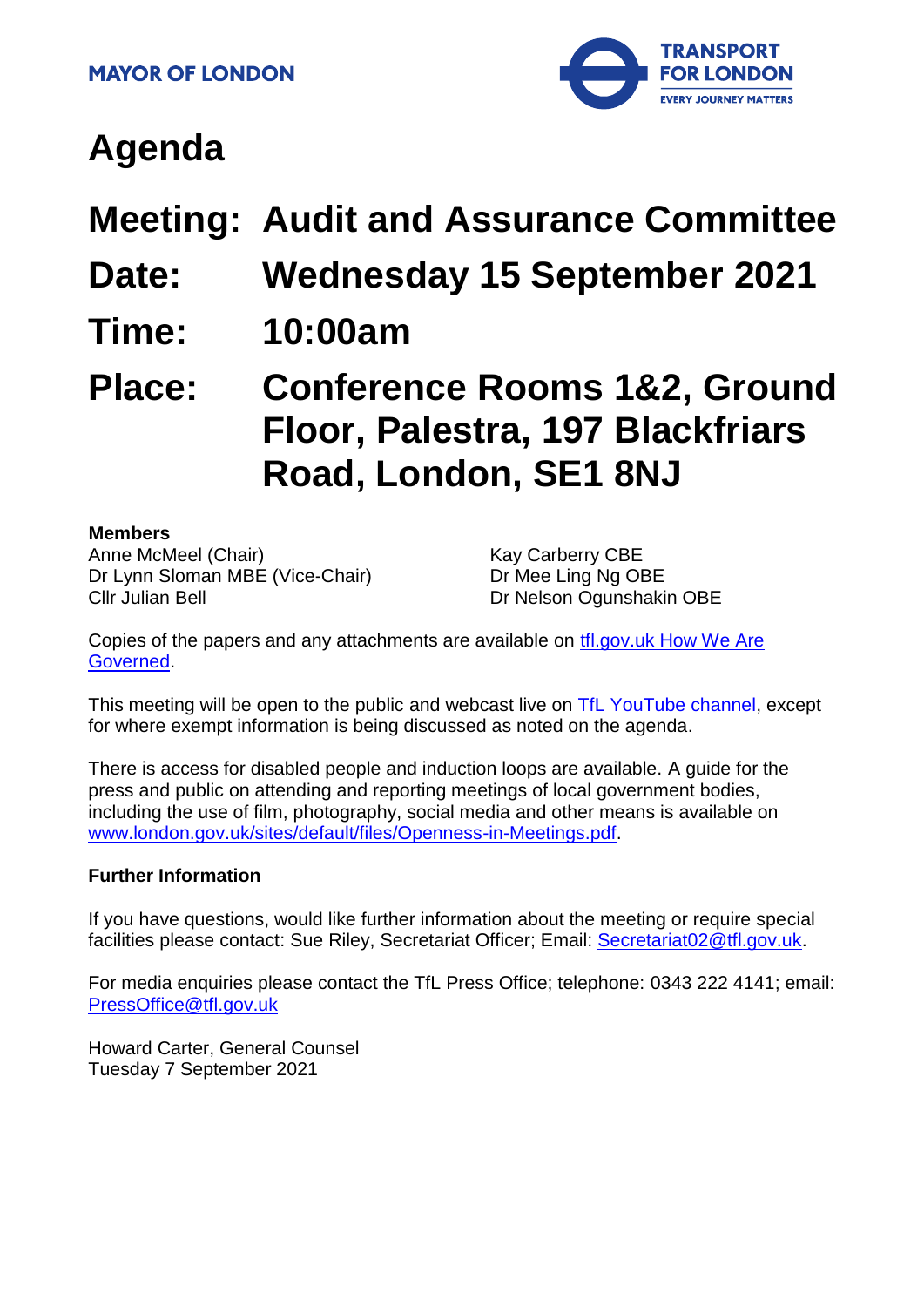## **Agenda Audit and Assurance Committee Wednesday 15 September 2021**

#### **1 Apologies for Absence and Chair's Announcements**

#### **2 Declarations of Interests**

General Counsel

**Members are reminded that any interests in a matter under discussion must be declared at the start of the meeting, or at the commencement of the item of business.** 

**Members must not take part in any discussion or decision on such a matter and, depending on the nature of the interest, may be asked to leave the room during the discussion.**

**3 Minutes of the Meeting of the Committee held on 7 June 2021** (Pages 1 - 10)

General Counsel

**The Committee is asked to approve the minutes of the meeting of the Committee held on 7 June 2021 and authorise the Chair to sign them.**

#### **4 Matters Arising and Actions List** (Pages 11 - 14)

General Counsel

**The Committee is asked to note the updated actions list.**

#### **External Audit Items**

**5 Annual Audit Letter** (Pages 15 - 28)

Chief Finance Officer

**The Committee is asked to note the letter.**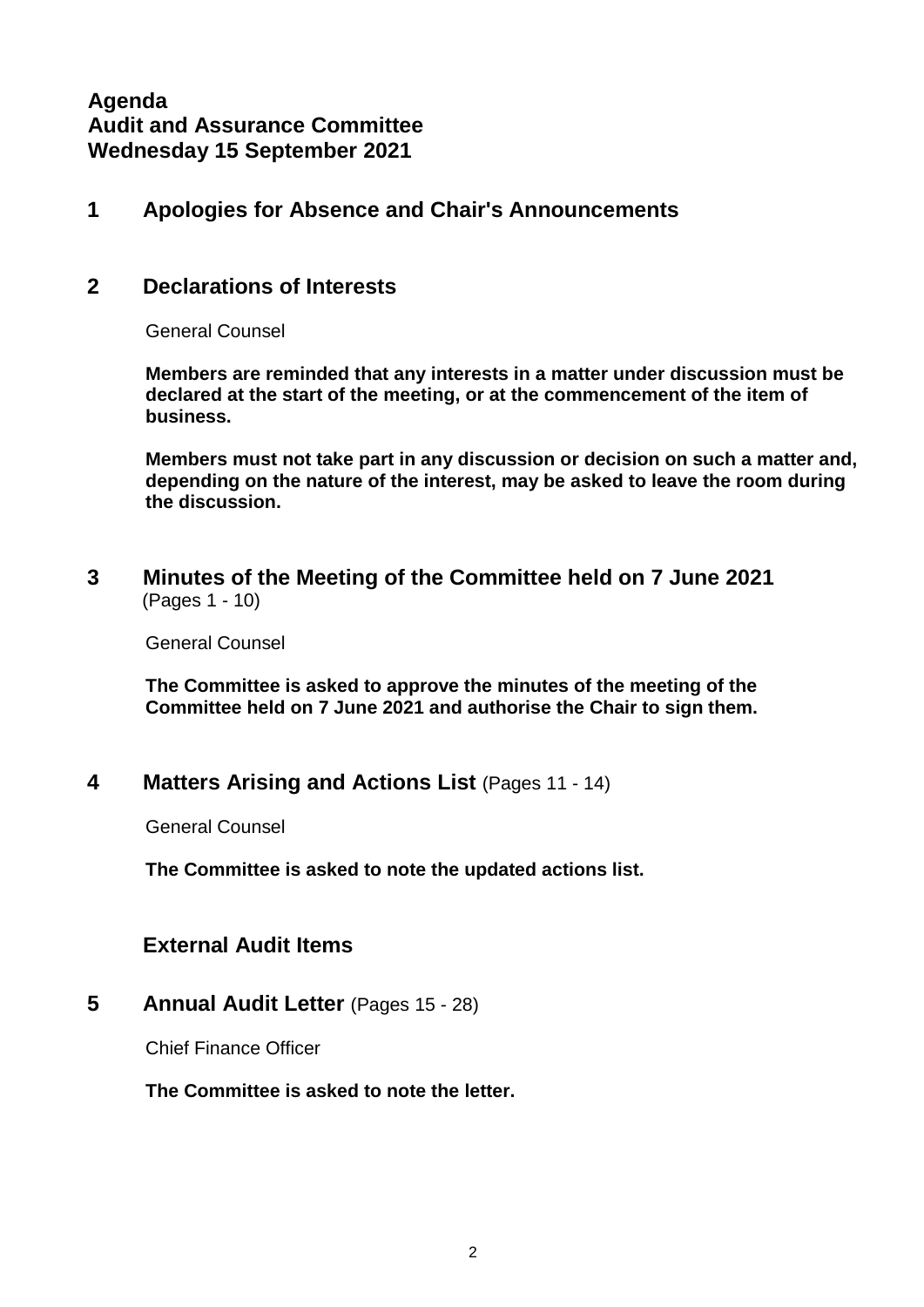**Audit, Risk and Assurance Items**

#### **6 Risk and Assurance Quarter 1 Report 2021/22** (Pages 29 - 64)

Director of Risk and Assurance Report

**The Committee is asked to note the report and the supplemental information on Part 2 of the agenda.**

**7 Elizabeth Line Programme Assurance Quarter 1 Report 2021/22** (Pages 65 - 84)

Chief Finance Officer, Crossrail

**The Committee is asked to note the report and the supplemental information on Part 2 of the agenda.**

**8 Independent Investment Programme Advisory Group Quarterly Report** (Pages 85 - 96)

Director of Risk and Assurance

**The Committee is asked to note the Programme Advisory Group's Quarterly Report and the management response.**

#### **Accounting and Governance**

**9 TfL Statement of Accounts Year Ended 31 March 2021 - Changes Made Prior to Finalisation** (Pages 97 - 346)

Chief Finance Officer

**The Committee is asked to note the paper.**

#### **10 Effectiveness Review of the External Auditors** (Pages 347 - 350)

Chief Finance Officer

**The Committee is asked to note the paper and the supplemental information on Part 2 of the agenda.**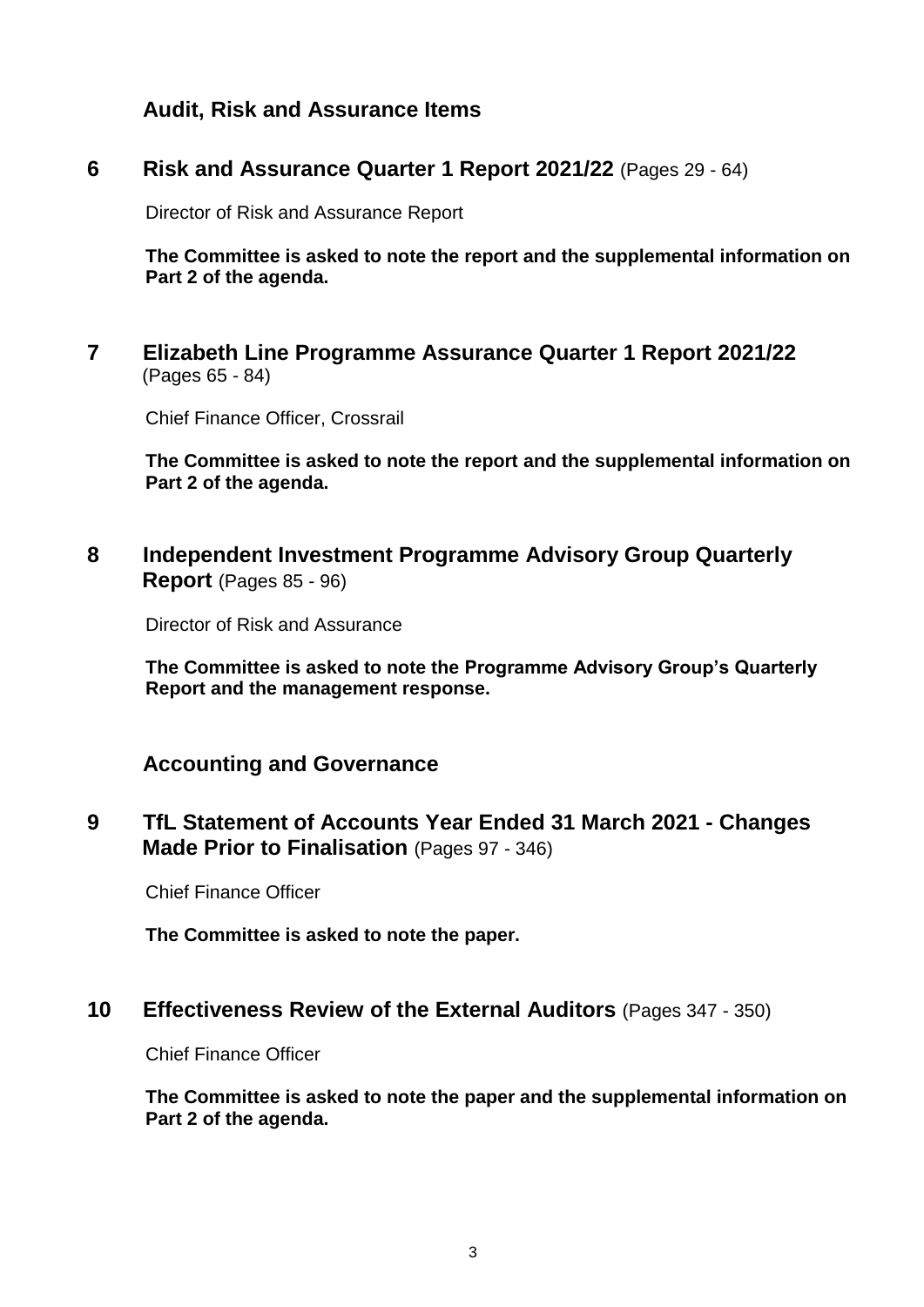#### **11 Appointment of External Auditors** (Pages 351 - 354)

Chief Finance Officer

**The Committee is asked to approve the proposal to opt in to the national scheme for the appointment of auditors for a period of five years commencing with the audit of the 2023/24 financial year.**

**12 Freedom of Information Update** (Pages 355 - 364)

General Counsel

**The Committee is asked to note the paper.**

**13 Finance Control Environment Trend Indicators and Transformation Update** (Pages 365 - 372)

Chief Finance Officer

**The Committee is asked to note the paper.**

**14 Register of Gifts and Hospitality for Members and Senior Staff** (Pages 373 - 378)

General Counsel

**The Committee is asked to note the paper.**

**15 Enterprise Risk Update - Major Security Incident (ER4)** (Pages 379 - 380)

Director of Compliance, Policing, Operations and Security

**The Committee is asked to note the paper and the supplemental information on Part 2 of the agenda.**

**16 Members' Suggestions for Future Discussion Items** (Pages 381 - 384)

General Counsel

**The Committee is asked to note the forward plan and is invited to raise any suggestions for future discussion items for the forward plan and for informal briefings.**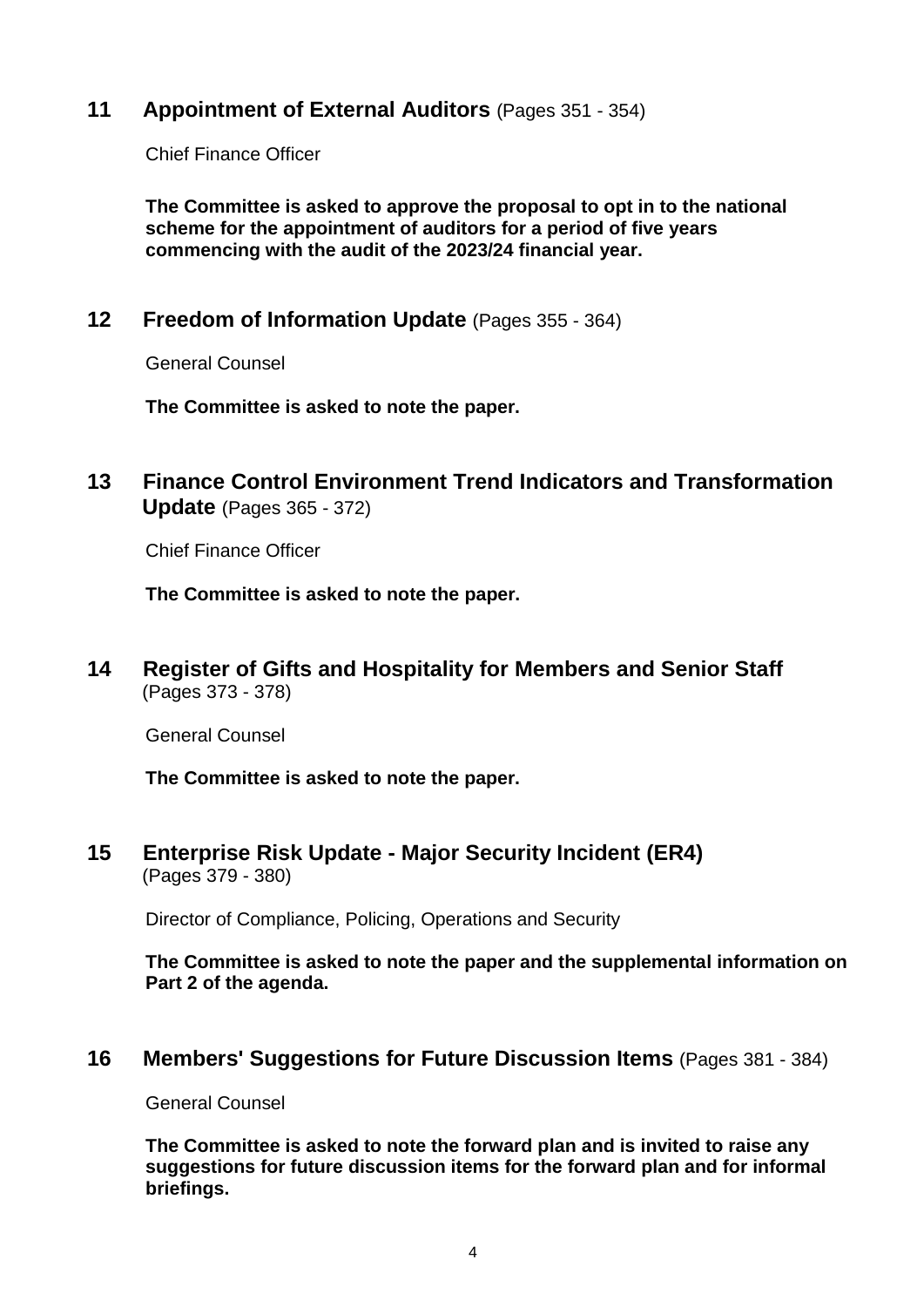## **17 Any Other Business the Chair Considers Urgent**

**The Chair will state the reason for urgency of any item taken.**

#### **18 Date of Next Meeting**

Wednesday, 1 December 2021 at 10.00am.

#### **19 Exclusion of Press and Public**

**The Committee is recommended to agree to exclude the press and public from the meeting, in accordance with paragraphs 3, 5 & 7 of Schedule 12A to the Local Government Act 1972 (as amended), in order to consider the following items of business.**

## **Agenda Part 2**

**20 Risk and Assurance Quarter 1 Report 2021/22** (Pages 385 - 406)

Director of Risk and Assurance

**Exempt supplemental information relating to the item on Part 1.**

#### **21 Elizabeth Line Programme Assurance Quarter 1 Report 2021/22** (Pages 407 - 416)

Chief Finance Officer, Crossrail

**Exempt supplemental information relating to the item on Part 1.**

#### **22 Effectiveness Review of the External Auditors** (Pages 417 - 420)

Chief Finance Officer

**Exempt supplemental information relating to the item on Part 1.**